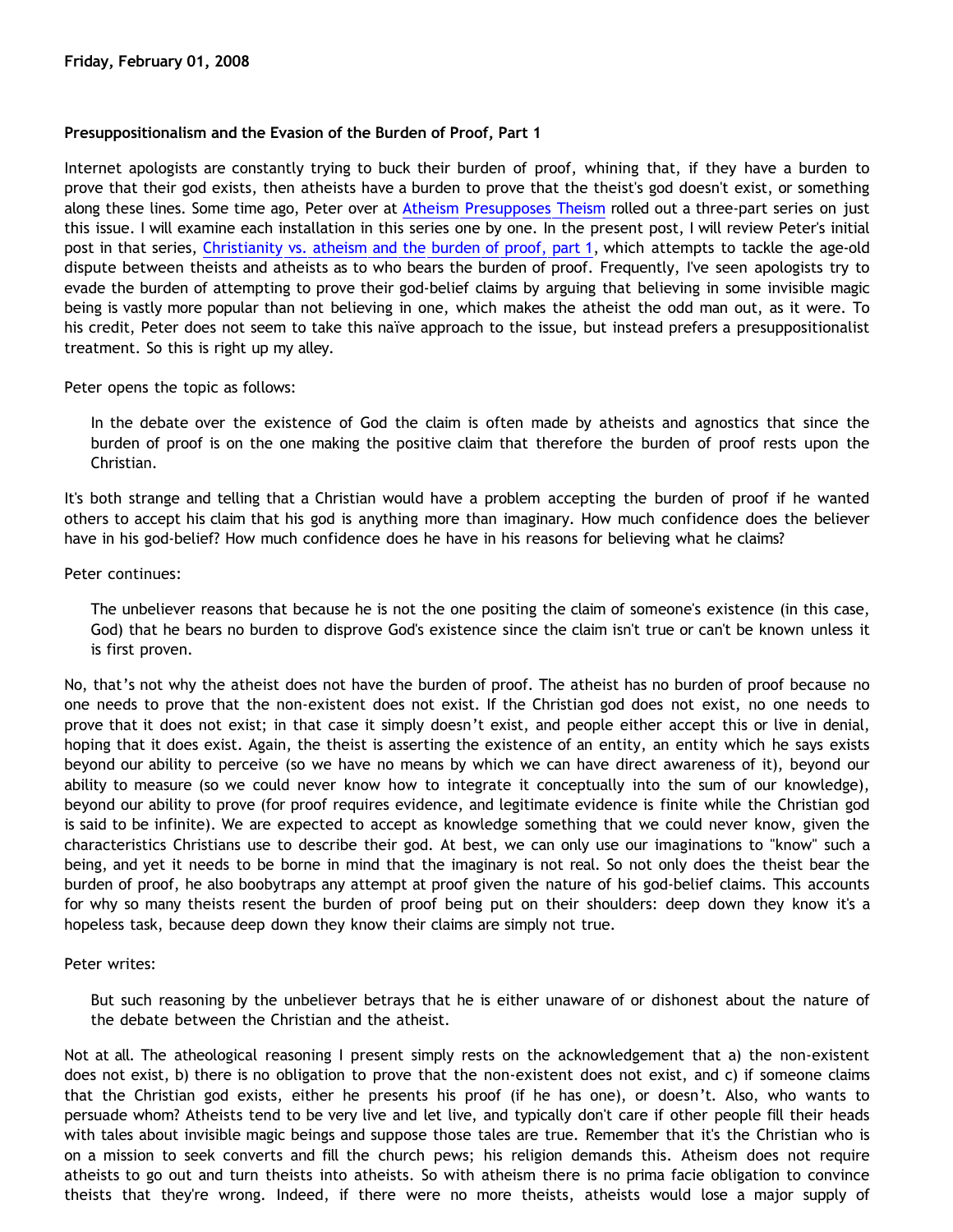entertainment. As for the believer, if he shirks his burden of proof, fails to present a proof, or the proof he does attempt to present is unpersuasive or found to be defective in some way, too bad for him and his god-belief.

Peter writes:

There's alot that can be said regarding the issue of the burden of proof, so maybe I'll have to divide this up into a few posts.

There is no reason to complicate the matter like this. In fact, it is really quite simple: Does the Christian acknowledge that he has a burden to prove his claims, or not? If he does, then he should get down to business and present his proof. If he does not acknowledge that he has a burden to prove his claims, then he should state his denial explicitly and be prepared to live with the results. He should realize that he has no basis to protest non-believers who do not accept his god-belief claims and remain in their non-belief. They certainly aren't going to "believe" on the theist's say so, and theists who renounce their burden to prove their claims need to learn how to get over this.

### Peter writes:

But let me start by saying that if an unbeliever and a Christian do engage in debate over the question of God's existence then it's necessary to do just that: to debate.

Actually, there really is no need for a debate. All the non-believer needs to do is say: I don't believe it. Now what is there to debate over? Does the Christian deny the non-believer's testimony that he does not believe it? If so, that's tantamount to calling the non-believer a liar. Why, then, would someone want to engage in a debate he considers a liar? Meanwhile, don't be surprised if the non-believer says that just by showing up for the debate, the believer performatively concedes that his god-belief is false.

Peter writes:

That involves offering evidence, proofs, reasons, arguments.

Let's not forget [poofs](http://bahnsenburner.blogspot.com/2005/03/bahnsens-poof.html)!

Peter writes:

If the unbeliever shows up to the debate and says that he's not going offer any proof that God does not exist then he concedes the debate to the Christian.

How so? What exactly is the atheists conceding? As I pointed out, there is no burden to prove that the non-existent does not exist. By not proving that Geusha does not exist, am I conceding that Geusha does exist? That's utterly nonsensical. Claims about supernatural beings do not enjoy such default status. The believer needs to acknowledge the nature of the kind of claim he is making when he claims that a supernatural being exists. But this is usually what believers are trying to evade.

Peter seems so desperate to "win" a debate that he'll take anything - even the atheist's silence - as a sign of victory. Meanwhile, the atheist will pose a handful of basic questions, questions which the believer will ignore. And yet the theist is so anxious to think he's "winning" debates. It is no wonder that the gospels have Jesus tell us that one must become as a little child to number among his "chosen" (cf. Mk. 10:15; Mt. 18:3-4; see also my blog [With Minds of Children](http://bahnsenburner.blogspot.com/2005/12/with-minds-of-children.html)).

#### Peter writes:

It's like saying, "I want to debate but I'm not actually going to debate."

Actually, it's more like: "You claim that your god exists? Okay, what's your proof?" Then, when the theist presents his case (if he has one), there's something for both parties to examine. I don't know why any Christian apologist would resent such a stance. At least such an atheist is willing to give the apologist a chance to present his case. But if the theist announces at the very beginning of their conversation that he doesn't acknowledge any burden to substantiate his god-belief claims, he should be willing to live with the consequences: the non-believer goes his merry way, and the believer is left to his own frustrations.

Peter writes: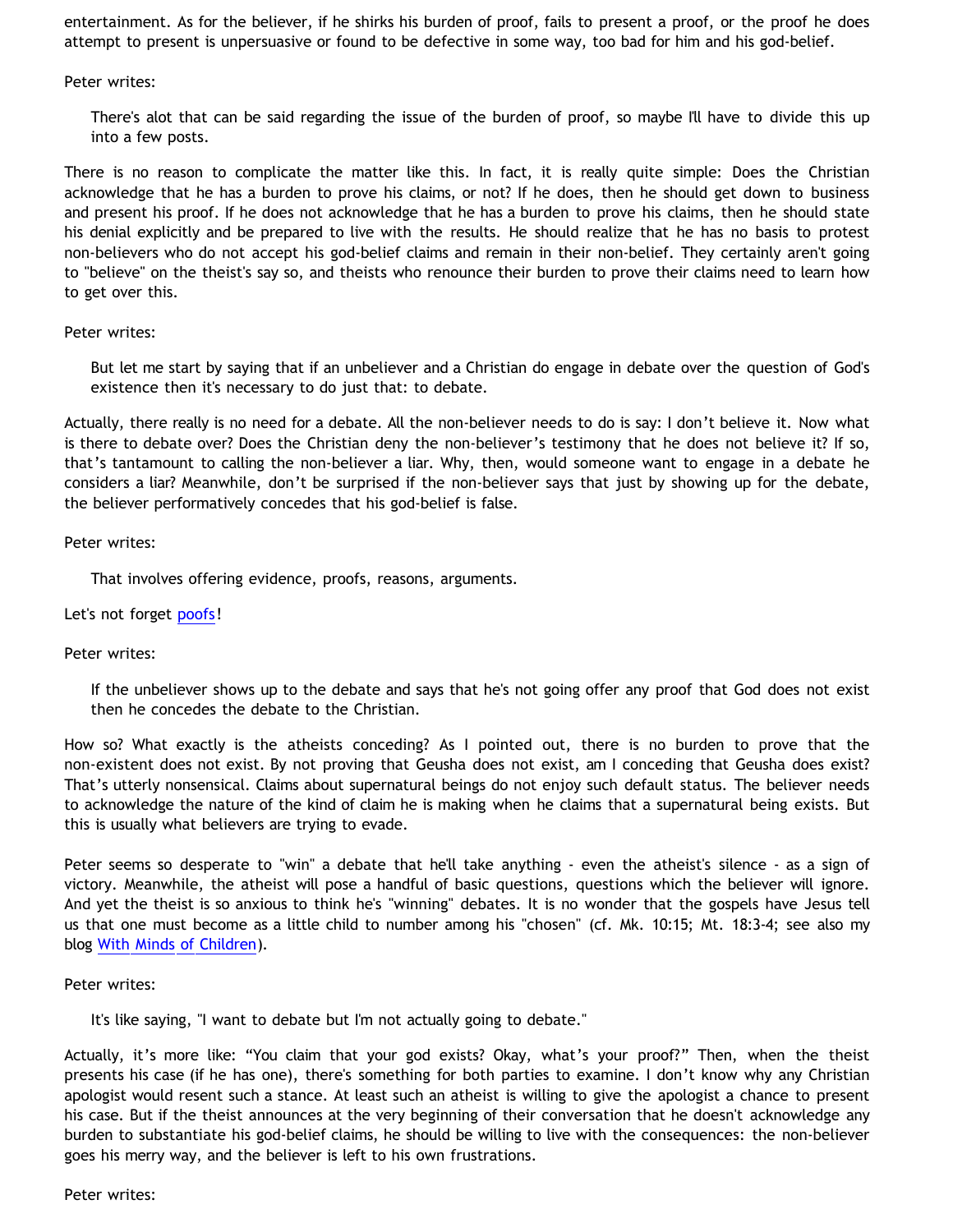If the unbeliever does try to offer proofs for his position then he assumes that he does have a burden of proof, otherwise it wouldn't make any sense for him to debate, and yet atheists do debate.

Choosing to offer counter-proofs (or simply raising objections to arguments presented by believers, or pointing out flaws in their apologetic case) does not constitute an acknowledgement of a burden to do so. The non-believer does this as a *gratuity*, not to meet some imaginary obligation. This often stirs up the believer's pangs of insecurity though. Are atheists willing to debate? Some are. Many simply enjoy the entertainment that theists provide. Others enjoy sharpening their anti-apologetic chisels.

#### Peter writes:

In summary, to put it crassly, either put up or shut up.

Incidentally, this is what the non-believer can rightfully say to the apologist: if you don't want to present any proofs for your god's existence, fine. Move on, then, and stop wasting our time. After all, as I mentioned above, virtually every non-believer I've ever met is more or less live and let live, and has no gripe if a person wants to believe in a personal god. It's sort of like letting a child have his [imaginary friend](http://bahnsenburner.blogspot.com/2006/08/christianity-imaginary-friends-network.html). At any rate, I don't see how anyone could reasonably accuse little ol' me of failing to "put up," if by "put up" Peter means presenting a defense for one's stated verdicts. Those who are interested in reviewing what I have to say are free to rummage through my [blog archives](http://www.geocities.com/katholon2/ip.htm) or through the material I've posted on my [personal website.](http://www.geocities.com/katholon/writings.htm)

### Peter writes:

Neither the Christian nor the atheist want to hold to their respective positions arbitrarily, assuming they want to be rational. I think that even an atheist can follow and agree with this reasoning.

The non-believer is not obligated to accept obligations which Christians put on him. If the non-believer points out the fact that he has no obligation to prove that the non-existent does not exist, the believer can either whine about this, or move on. If he wants, he can politely ask the non-believer to entertain his case for the existence of his god, but this will likely expose the apologist to further criticism, and this is typically what he's trying to avoid (which is why he's trying to shift the burden of proof in the first place).

#### Peter writes:

However, the atheist may still want to reply that even though he's not 100% certain whether God exists he still knows that Christianity is wrong or false.

Yes, he may state something along these lines. Of course, apologists find encouragement in uncertainty. Where they tend to interpret a non-believer's certainty as a sign of arrogance, they tend to see in any instance of uncertainty a glimmer of hope, hope that they might have a chance to "win" a debating point, hope that they might be able to exploit any instance of uncertainty as an occasion to bamboozle the non-believer, hope that he might catch a fish of his own, just as the believer himself was caught in someone else's fishing net.

Now if the non-believer announces that he is 100% certain that god-belief is *irrational* (a positive claim the burden of proving which a non-believer is certainly capable), then there's something to debate. But this moves the debate into the non-believer's court, and naturally this will irritate the Christian. But that's when the entertainment begins.

# Peter writes:

Thus, the unbeliever may want to show up to the debate in an attempt to disprove the claims and arguments of the Christian theist while at the same time admitting that he himself hasn't necessarily proven that God does not exist (the problem of the universal negative, which by the way is not a problem for the Christian, but I'll save that for another time).

He may do this. Or, he may "show up to the debate" by pointing to the homework he's already done on the matter, and in addition to this mention that he has not seen the apologist's rebuttal to the points he's raised against god-belief in that body of work. The non-believer, for instance, may ask the Christian how he deals with the issue of metaphysical primacy. Or, does he? If he doesn't, then the Christian is in big trouble with this non-believer. Or, the non-believer might ask the believer to identify the theory of concepts his religious worldview endorses, and what its source might be. As for "the problem of the universal negative," this isn't the non-believer's problem either. After all, it's already been pointed out that there is no burden to prove that the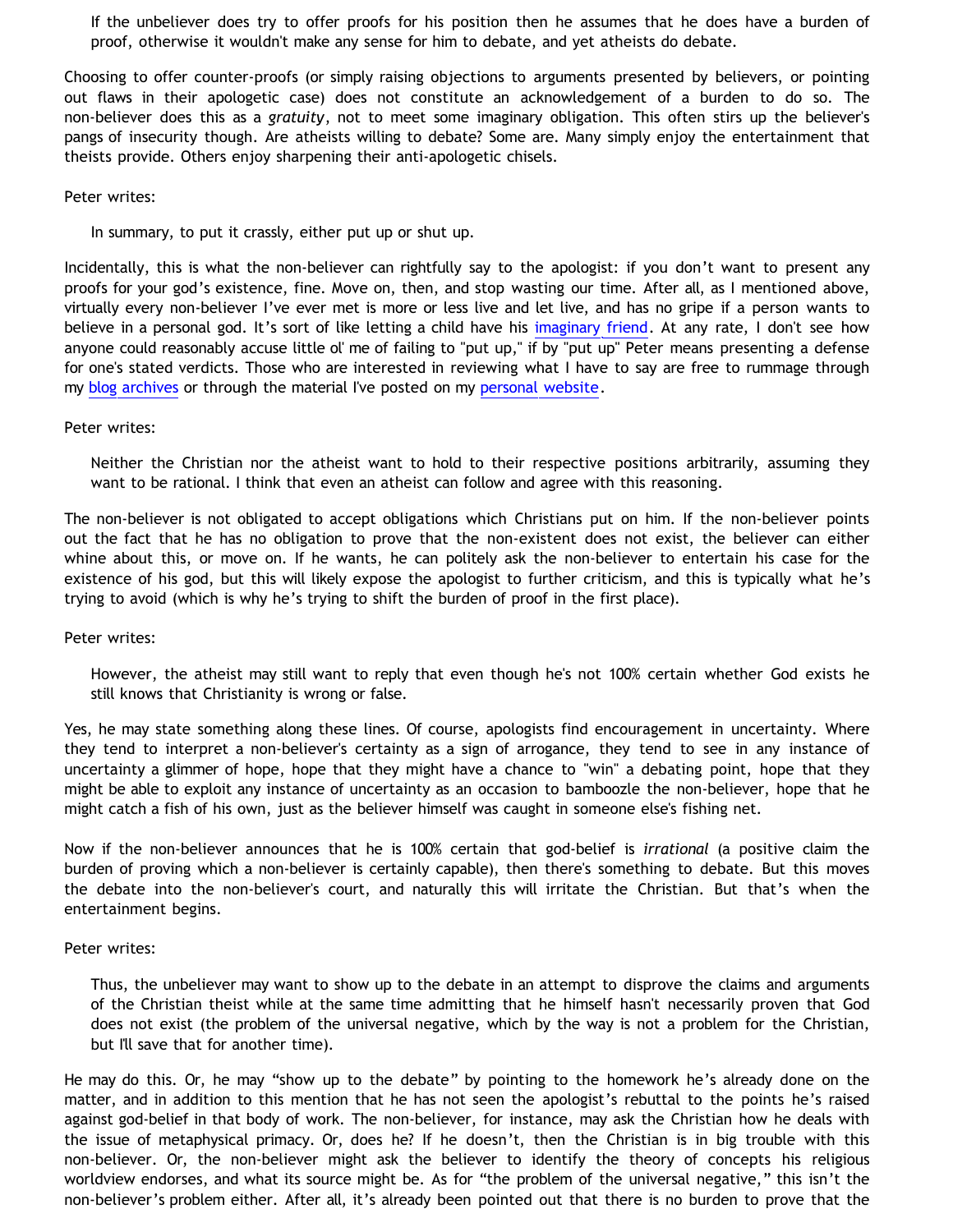non-existent does not exist. What the believer needs to do is explain how outsiders to the faith can reliably distinguish between the believer's god and what the believer may merely be imagining. This poses a clear and present danger for the theist because one can always imagine that a non-existent thing is real. For instance, if someone says Geusha exists, but in fact Geusha is non-existent, the Geusha-believer is called to *demonstrate* that Geusha is not imaginary. If he doesn't meet this challenge, don't blame the non-believer for this – it's not his fault that the believer can't distinguish between his deity and his imagination.

### Peter writes:

But it is still irrational for the unbeliever to conduct himself in this way. Why? Because when the unbeliever denies the existence of God or claims that there is a lack of compelling evidence to believe in Him the unbeliever presupposes a whole host of positive claims for which, by his own admission, there'd be a burden of proof.

Why is this a problem? What exactly is being debated when the theist wants to debate whether or not his god exists: the theist's claim that a god exists, or the non-theist's positive claims about reality? If the former is the case, then the non-believer's own positive claims are not the issue of the debate. If the Christian wants to challenge the non-believer's positive claims, he needs to identify which claims he wants to challenge and make his objections to those claims clear. A prepared non-believer would relish such an opportunity, for it may be the case that the believer himself unknowingly assumes the truth of those very claims which he wants to discredit. We can start with basic positive assumptions like, "there is a reality." Does the Christian deny this? Well, if he does, then so much for his claim that his god is real. If the Christian doesn't deny the non-believer's claim that there is a reality, then what's the problem? Since the theist knows he cannot substantiate his god-belief claims, he's going to continue looking for a way to manufacture objections against spoilsport atheists. That's when the fun really begins. Bring it on, I says!

# Peter:

The atheist is not at all neutral in the debate over the existence of God.

Of course he isn't. Indeed, theists are the only ones who accuse non-believers of claiming to be neutral, but who actually does claim this? An atheist may very well be like myself, being wholly committed to an integrated rational worldview. This is certainly not neutral. And if the believer rejects the integrated rational worldview of the non-believer, why should the non-believer try to prove it to him? After all, a rejection of rationality would entail the rejection of the efficacy of proof. And seriously, if the non-believer does prove that Christianity is irrational (a simple feat, mind you), what Christian is going to accept that proof? His denial of such a proof is itself proof that he rejects the efficacy of proof. So the Christian's lipservice to the rationality of a position is just that lipservice. Besides, if belief in invisible magic beings can be construed as "rational," anything can be construed as "rational" at that point, for by this point it has lost its meaning as a legitimate concept thanks to theism's destruction of concepts.

# Peter:

The key to resolving the disagreement between the Christian and the unbeliever over the issue of the burden of proof lies in understanding the nature of the debate between the two over the question of God's existence.

Actually, the key to determine who has what burden of proof, lies not only in what either party happens to be asserting, but also in what the asserting party expects of the other party. The Christian claims that his god exists, and he wants others to accept this claim as knowledge. This bestows a burden of proof upon him, especially if he wants others to accept his claims as truth. I have no god-belief. The Christian should be happy to accept my word on this. After all, he thinks personal testimony is reliable: he does in the case of authors who lived some 1900 years ago - authors whom he cannot interview, so why wouldn't he do so in the case of someone he can interact with firsthand?

# Peter:

The debate is not merely about one isolated claim, i.e., God exists. Rather, both the Christian and the unbeliever bring to that debate a whole host of presuppositions about the nature of reality, possibility, about ethics, about epistemology, truth, teleology, and so on (Bahnsen often spoke of the "big three": metaphysics, ethics, and epistemology).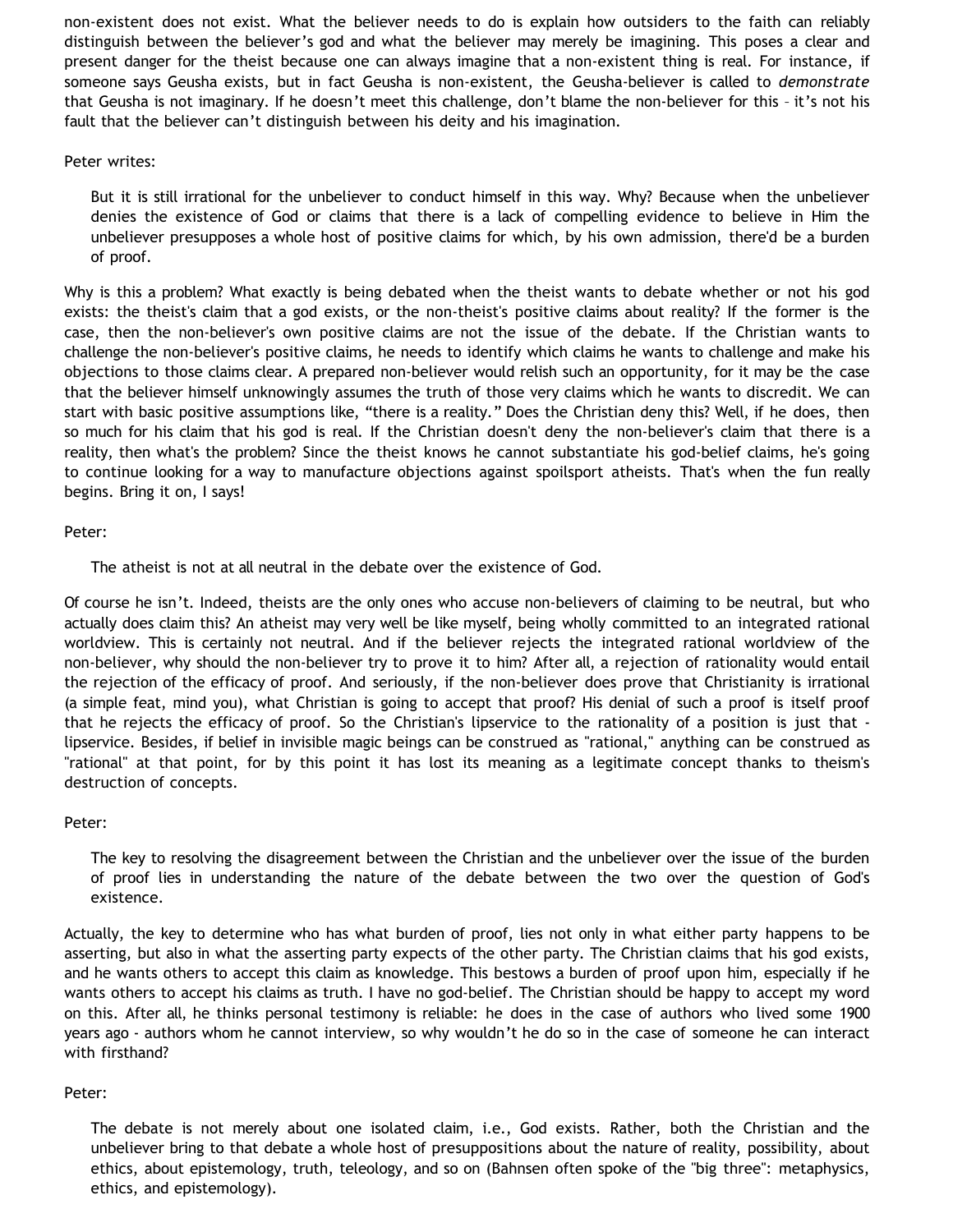Notice how Peter not only wants to shift the burden of proof, he also wants to make the debate over more than just whether or not his god exists. Either his god exists, or it doesn't. But, as is typical with theists (there's always something more), he wants to make his god's alleged existence *relevant* to everything else in life. Why make it so complicated? That bestows upon the believer yet another set of burdens. Indeed, suppose his god does exist. So what? Why suppose it is any more relevant to our life than a rock that exists on one of Jupiter's moons? The believer wants you to think his god's alleged existence is more relevant than some rock sitting idly somewhere out there in the solar system; he wants you to think that his invisible magic being deserves a central place in your life. This simply means he has some more unmet burdens. This is certainly no burden of mine.

Here's a better way to go about it: Why not simply name your ultimate starting point, and identify the process by which you know it is true? After all, given the litany of issues that Peter wants to drag into the debate, this question is inevitable. But now it becomes a debate on starting points. Again, don't be surprised if the non-believer points out that the Christian's starting point assumes the truth of his non-believing starting point.

### Peter:

Both have what Reformed Christians often call a 'worldview', a philosophy of life/reality by which they reason and interpret their experiences.

Yes, I certainly do have a worldview. Mine is a worldview founded on the primacy of existence, one which supplies me with the conceptual equipment needed to distinguish between the actual and the imaginary, the reasonable and the irrational, the truth and the fiction. Without a worldview grounded in the primacy of existence, one lacks the cognitive tools needed to recognize such distinctions.

The Christian worldview assumes the primacy of consciousness metaphysics. This is why Christians confuse fiction for reality, as they do when the insist that the stories they read in the New Testament are true. Since the very foundations of their worldview reverse the proper orientation between subject and object - giving the subject of awareness causal primacy over its objects - believers forfeit any claim to rationality on account of the fact that they have surrendered the objective basis needed to distinguish between fact and imagination.

Contrary to Christianity, the rational worldview recognizes the primacy of existence metaphysics. By pointing out that the primacy of consciousness metaphysic is invalid, self-contradictory and irrational, the non-believer will have toppled Christianity at its roots. There is no recovery available to the Christian once this has been done.

#### Peter:

Both the atheist and the Christian theist have assumptions about what is acceptable evidence, how much evidence is needed, what is compelling, what can be known by the evidence, and so on.

An adherent to the rational worldview (i.e., one premised on the primacy of existence, whose epistemology is characterized by an uncompromising commitment to reason as man's only means of knowledge and his only guide to action, etc.) has what he needs to determine and validate the criteriological qualifications of legitimate evidence, namely *reason*. He does not need to rest his verdicts on faith in invisible magic beings and their supposed "revelations." He recognizes that those who rest their verdicts on faith concede that reason is on the side of their adversaries.

The Christian claims that an non-physical, supernatural, infinite and incorruptible being created the universe. But what evidence does he offer on behalf of this claim? If he points to evidence that is physical, natural, finite and corruptible, then he's asking that we accept as evidence that which contradicts the nature of what he has claimed. (This approach is not uncommon in apologetics - see my blog [Is Human Experience Evidence of the](http://bahnsenburner.blogspot.com/2005/06/is-human-experience-evidence-of.html) [Christian God?\)](http://bahnsenburner.blogspot.com/2005/06/is-human-experience-evidence-of.html) The fact that the Christian worldview assumes a metaphysical basis which in fact contradicts reality (because it grants metaphysical primacy to the subject in the subject-object relationship, a philosophical malady known as *subjectivism*), is sufficient indication that we should expect further contradictions like this from the believer when he tries to present his case for his god-belief.

#### Peter:

Thus, when the dispute arises over who has the burden of proof, both the Christian and the unbeliever can be found reasoning about that issue in light of their presuppositions, in accordance with their worldview.

The atheist's position on this matter should not be so difficult for the theist to understand. The theist asserts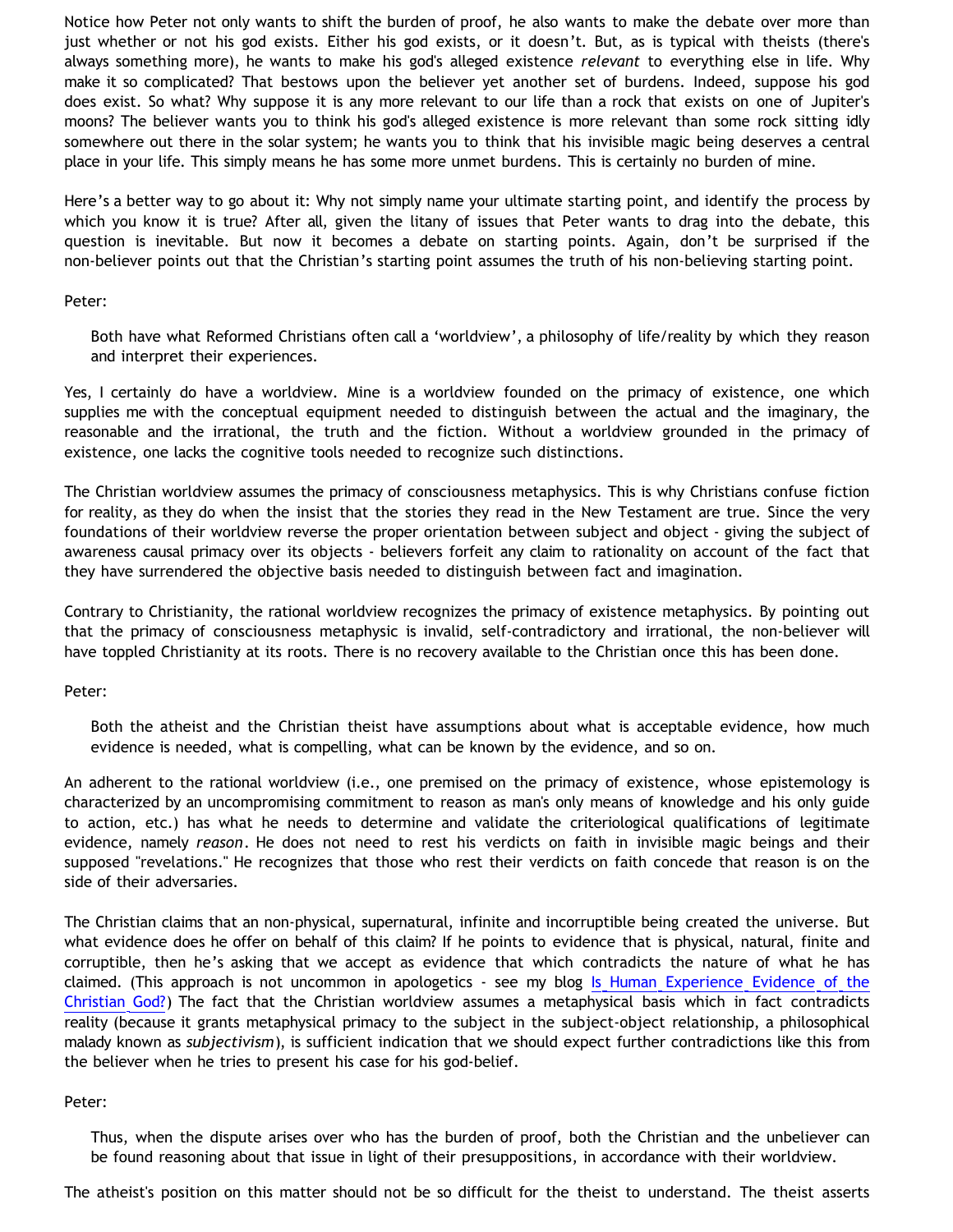the existence of an entity which, by the characteristics he attributes to it, the non-believer could not perceive. So its existence is simply not perceptually self-evident. That is why the theist needs to resort to proof in order to validate his claims. There is nothing illicit or fallacious about this. Indeed, the Christian himself would likely take the same approach if a Lahu tribesman comes up to him and says that Geusha is the supreme being of all reality. The Christian could easily say, "Well, where's your proof?" Does the Christian sit down and start developing proofs that Geusha does not exist? Perhaps, but that would be a waste of time (but Christians are known for wasting their time anyway - look how they squander their Sundays).

Moreover, Peter's comments raise the question: who is going to be able to reason consistently with his worldview 's most basic "presuppositions"? The Christian will of course say that he does (or that *only* he does), but does he really? Where does his worldview deal with the issue of metaphysical primacy? Or, does it? This is the most fundamental relationship in all philosophy, and it is an inescapable issue, since philosophy is essentially the software by which we operate our consciousness, and consciousness always involves an object. So the nature of the relationship between a subject and its objects will always be a concern throughout one's philosophy, even if he is ignorant of it, even if he attempts to evade it. And yet, far from presenting any intelligent treatment of this issue, no biblical author even suggests that he is even aware of this relationship, let alone its all-encompassing importance to philosophy.

The adherent to the rational worldview certainly will be able to reason consistently with his worldview's most basic fundamentals, for he alone can remain consistent with the primacy of existence metaphysics. But the Christian, whose worldview assumes the primacy of consciousness metaphysics, will be exposed for borrowing from the rational worldview by his implicit assumption of the primacy of existence metaphysics at key points (such as whenever he claims that something is *true*), even though this foundation is incompatible with the god-belief he wants to defend. The test for this is whether or not the Christian thinks that his position is true because he *wishes* it to be true. If he is consistent with his worldview's "ultimate presuppositions," he would have to admit that he thinks wishing makes it so. If he acknowledges with the non-believer that wishing is irrelevant to what is true, then he is clearly shirking his professed worldview's fundamentals. At best, the believer will show that his worldview compartmentalizes itself by adopting duplicitous metaphysics, one which obtains in the actual world in which he lives (the primacy of existence, which he borrows from the non-believer), and another which obtains in the [cartoon universe](http://www.strongatheism.net/library/atheology/cartoon_universe_of_theism/) of his theism (the primacy of consciousness, which is the metaphysical basis of the assumption that wishing makes it so). He does grant that his god's wishes make it so, does he not? Or, does he suppose his god's wishes are impotent?

# Peter:

Therefore, if the Christian and the atheist reason about the question of the burden of proof in a way that is consistent with their worlview they will necessarily end up disagreeing on this matter (logically speaking, that is, though not necessarily psychologically, but I won't go down that rabbit trail).

I have no problem disagreeing with Christians on philosophical matters. Indeed, there is no agreement between the primacy of existence and the primacy of consciousness, just as there is no agreement between the position that wishing doesn't make it so and the position that wishing does make it so, and for the same reason. But don' t be surprised to find the Christian agreeing – if asked – with the position that wishing doesn't make it so. The problem for him, however, is that his professed worldview fundamentally contradicts that position (for it grants metaphysical primacy to consciousness). To cull this out, ask if his god's wishing can make it so. Then watch him squirm.

# Peter:

Neither one is neutral on this issue.

Of course. There is no neutrality between truth and falsehood, just as there can be no compromise between objectivity (the rational worldview) and subjectivism (e.g., the Christian worldview). Curiously, this is typically not the reason presuppositionalists give for designating "neutrality" as a pretense; they like to see matters in terms of commitment to their invisible magic being as if it were *fundamental*: either you are devoted to the Christian god, or you reject it. On the presuppositionalist view, orientations to truth, rationality, objectivity, etc., only come later, and are determined by one's commitment to or rejection of the Christian god. However, even by the Christian's own premises, awareness of the Christian god (assuming it were real), let alone commitment to or rejection of it, could not be fundamental. As is so common with presuppositionalists, they have a most confused sense of cognitive hierarchy.